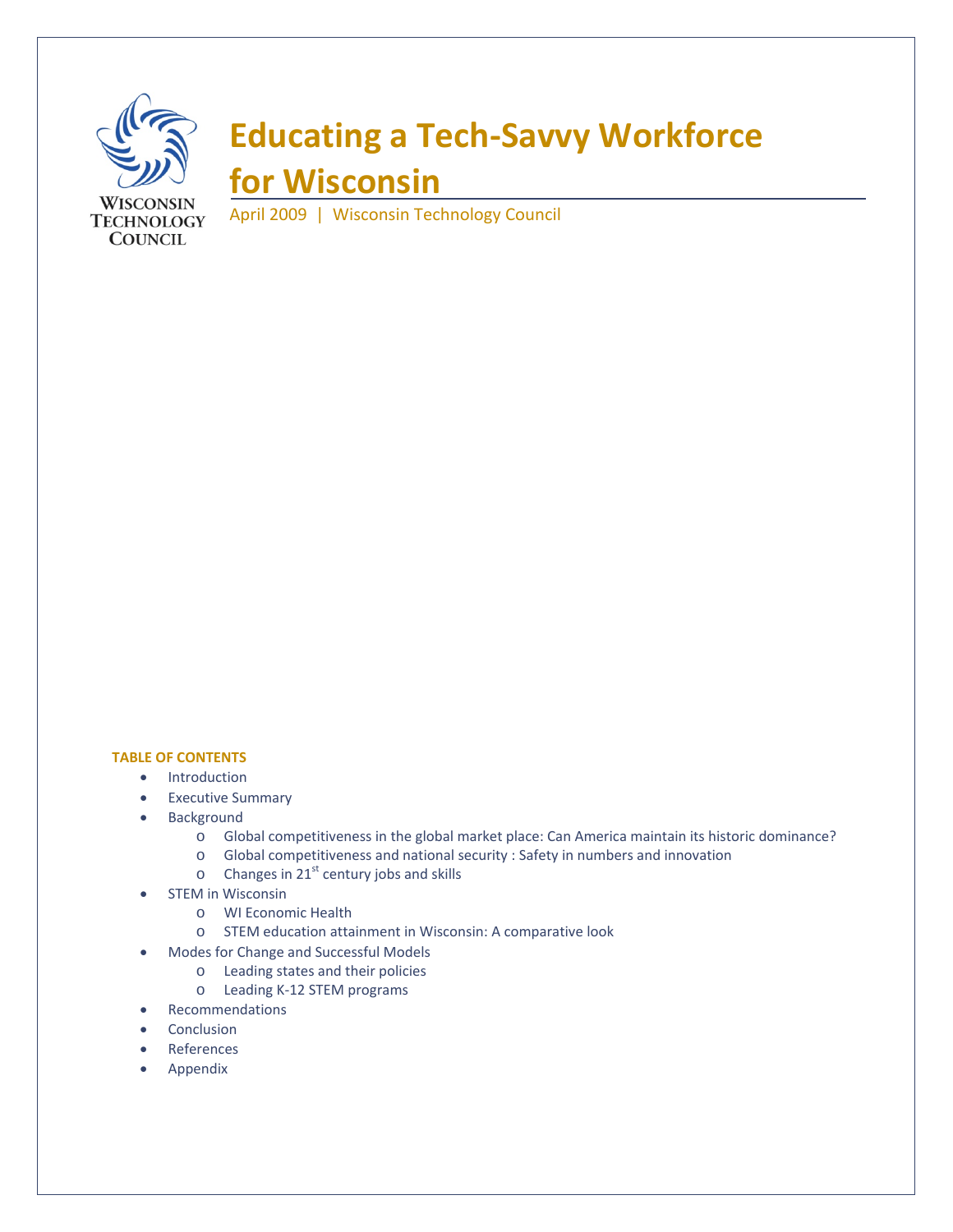# **INTRODUCTION**

The Wisconsin Technology Council is the science and technology advisor to the Governor and the Legislature. Formally organized in 2001, the Tech Council is an independent, non‐profit and non‐partisan organization with members from tech companies, private equity firms, public and private education, research institutions, government and law.

The Tech Council has three core functions:

- To provide policy guidance to lawmakers, the Governor, state agencies and other institutions in Wisconsin;
- To create vibrant networking and educational opportunities for entrepreneurs, investors and others with a stake in Wisconsin's knowledge‐based economy, and;
- To serve as an economic catalyst for the state though targeted programs, events and other strategies.

This report is made possible by a grant from the Kern Family Foundation. The Kern Family Foundation is committed to supporting programs that enrich the lives of the next generation of Americans, enabling them to become tomorrow's leaders and innovators. Visit www.kffdn.org to learn more.

Wisconsin Technology Council – www.wisconsintechnologycouncil.com

455 Science Drive, Suite 240 Madison, WI 53711

Phone: (608) 442‐7557 Fax: (608) 231‐6877

# **EXECUTIVE SUMMARY**

The economic security of the United States is threatened by our failure to harness the brainpower necessary to remain competitive in today's world. Unless this trend is reversed, our nation may lose the innovative edge it has enjoyed over the past century.

The threat of an ill-prepared workforce is real. It is as tangible for Wisconsin as it is any state. Wisconsin's potential for economic growth will be diminished unless the state produces more graduates in science, technology, engineering and math; retains those graduates; and supports related initiatives for job creation and business growth.

Wisconsin needs to invest in STEM education. STEM is a commonly used acronym used to abbreviate the keys that will unlock growth in the 21<sup>st</sup> century: science, technology, engineering and math. Solutions to complex issues are rarely simple, but invigorated STEM education will replenish and enhance Wisconsin's "human capital." Here are recommendations to improve Wisconsin's standing:

- ‐ Use student assessments effectively
- ‐ Provide teachers with the training they need
- ‐ Engage business in meaningful ways
- ‐ Celebrate successes in public ways
- Make STEM education a statewide public policy priority

A full description of these recommendations can be found on Page 9.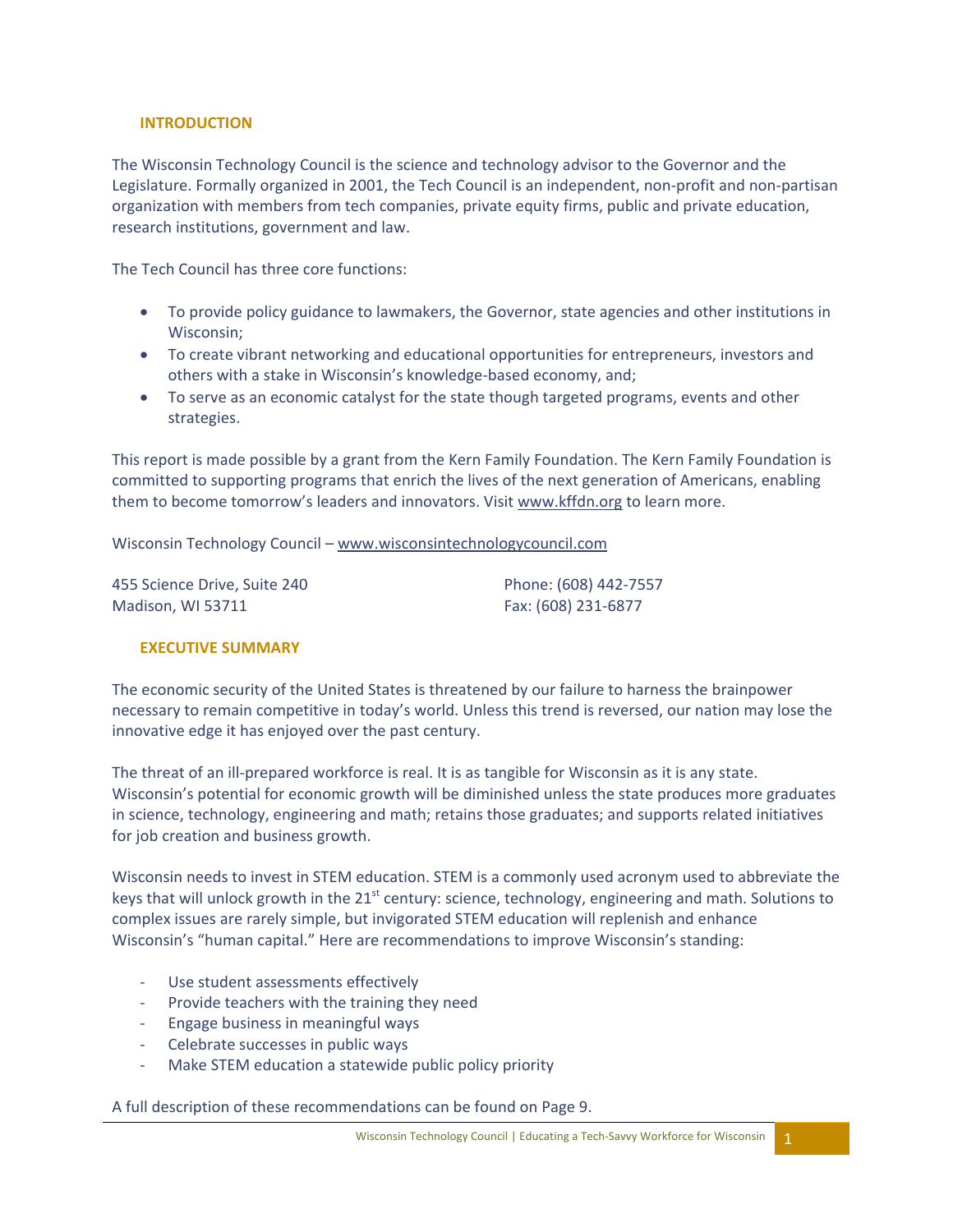# **BACKGROUND**

### GLOBAL COMPETITIVENESS IN THE GLOBAL MARKET PLACE – CAN AMERICA KEEP ITS FOOTHOLD?

Research and development is a defining force in our national and state economies. Significant economic progress is tied to innovation that flows from investments in public and private research.

The Council of Economic Advisors reported in the late 1990s that 50 percent of the growth the U.S. economy has experienced over the last 40 years is attributable to investments in research and development.

While the United States remains the strongest and most innovative economy in the world, changes in the global marketplace are causing it to lose its edge.

This change is, in part, due to emerging foreign economies. While the United States anticipates increased federal investments in R&D in coming years, such investments were relatively stagnant from 2000 through 2007. Meanwhile, other nations have continued to invest. In fact, from 1990 to 2003, research and development expenditures outside the United States more than doubled, from \$225 billion to over \$500 billion. We are competing against nations that are hungry for progress.

Wisconsin ranks 13<sup>th</sup> among the states in terms of R&D spending by its academic institutions, with \$1.1 billion in the federal fiscal year ending Sept. 30, 2007, according to a January 2009 report by the Tech Council, "The Economic Value of Academic R&D in Wisconsin." That report also noted that academic R&D leads, directly and indirectly, to 38,000 jobs in Wisconsin.

In short, Wisconsin has a significant "market share" in academic R&D, which is conducted by scientists, technologists, engineers and mathematicians. If the state does not have enough qualified researchers, it will lose that market share.

### GLOBAL COMPETITIVENESS AND NATIONAL SECURITY – SAFETY IN NUMBERS AND INNOVATION

In the larger sense, the United States will benefit from the rise of market economies. Democratic capitalism is an antidote to totalitarianism, turmoil and war. At the same time, R&D investments by countries outside of the United States also have implications for our economic security and our national security. National security and economic security are directly linked; we cannot maintain one without the other. STEM education, skilled workers, research discoveries and entrepreneurial innovation all play vital roles in maintaining and strengthening the financial and military security our nation has experienced.

*"The principal ways to secure our nation's economic prosperity and military capability are to strengthen our educational system and revamp and re‐energize the structures for innovation…" – Meeting America's Economic and Security Challenges in the 21st Century, 2006*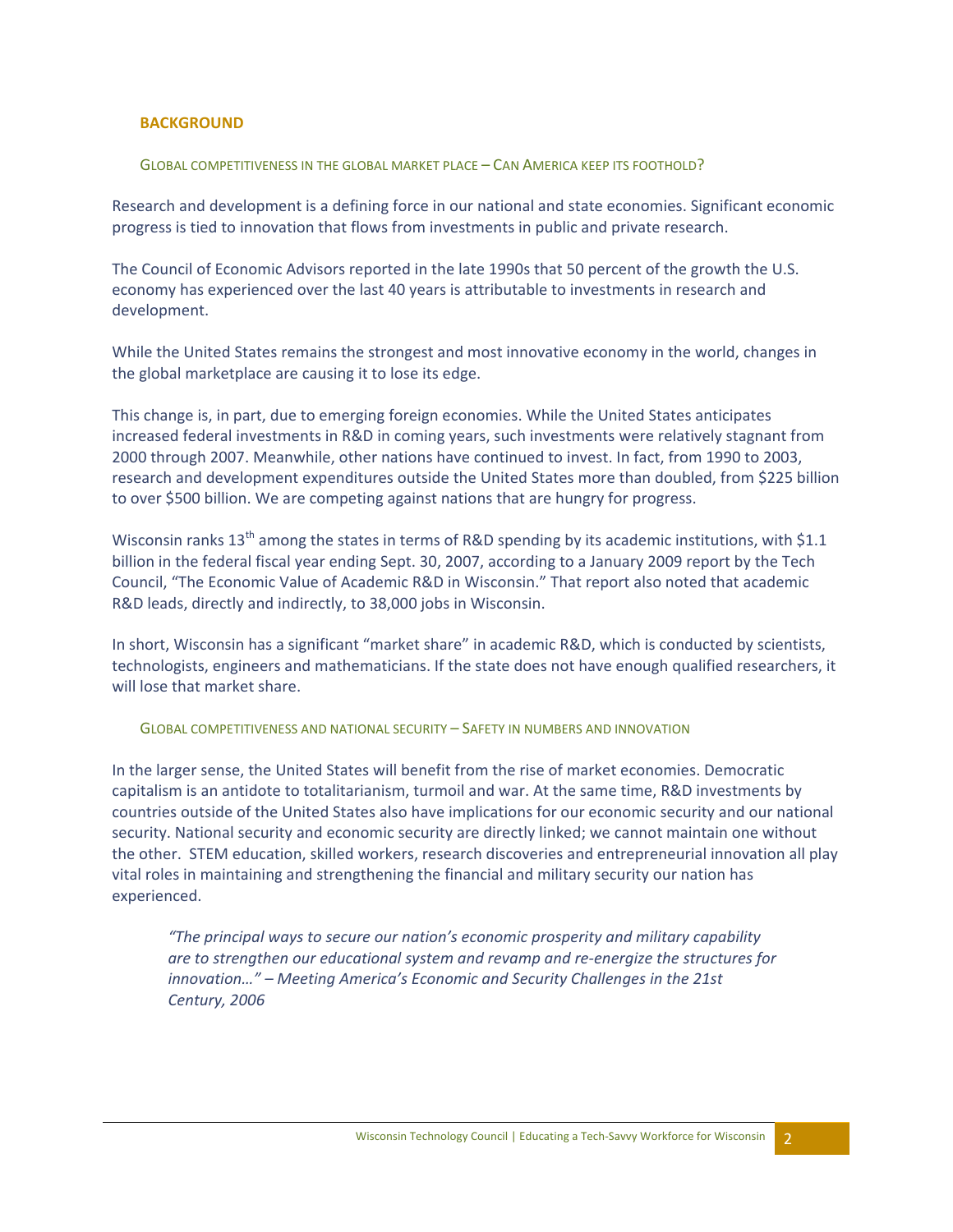# CHANGES IN 21<sup>ST</sup> CENTURY JOBS AND SKILLS

# *"Employers are increasingly interested in hiring people who not only can execute well but also can create the next wave of innovation." Tapping into America's Potential, 2005*

It is common today for people to say that knowledge is power. The idea is central to almost every circumstance in the modern world, including education, commerce, politics, the military and interpersonal relationships. Exactly how knowledge and its uses affect economic development, however, is a more complex subject that can be understood in terms of education and personal income. The conventional wisdom is that higher levels of knowledge lead to higher levels of personal income.

The reason for the higher average earnings of educated workers is that during the 20th century, the agricultural economy gave way to an industrial economy, then to a service economy, and finally to a knowledge economy. In this evolutionary process, the educational attainment of a worker became a key differentiator in the market for human resources. The higher the educational attainment of the worker, the more knowledge the person could apply to the job, thereby increasing the worker's overall effectiveness. Higher education, therefore, is an essential ingredient for a knowledge‐based economy because knowledge is the key input to increasing economic productivity (getting more goods and services from existing inputs) and fostering technological innovation (creating new products and services).

To be sure, the agricultural, industrial and technology economies of the 20<sup>th</sup> century used knowledge (how to farm, how to manufacture) to create income and wealth. What is different about the knowledge economy of the 21st century is that the collective knowledge of humanity is now embedded in everyday goods and services. The impact of this embedded knowledge on the value of modern products and services is enormous and increasing daily. The ability to "add value" through new technologies and discoveries, the ability to know more about customer wants and needs, and the ability to deliver products and services more precisely and quickly depend on the management of data and information to create new knowledge and a competitive advantage.

Wisconsin needs a knowledge strategy to be competitive in the modern knowledge‐based, global economy. Building a knowledge-rich, high-technology sector in our economy will require that Wisconsin have a clear plan for the systematic production of new knowledge-based products and services. New scientific discoveries and technologies developed in Wisconsin can provide the competitive advantage for Wisconsin businesses, if and only if such knowledge can be identified and rapidly deployed. That demands a more tech‐savvy workforce – one that is up to the challenge of transferring knowledge and innovation to the marketplace.

At precisely the time we need more knowledge‐based workers, the United States has experienced a slow but serious decline in the number of STEM graduates. While the United States was third per capita in engineering graduates in 1975, it ranks 17th in the world today.

While some may question the quality of the degrees produced, countries such as China and India are producing more STEM grads than the United States by any measure. The problem is aggravated in the United States because the nation loses so many of the graduates it educates. In a National Science Foundation Survey conducted in 2006, 20 percent of doctorate degree earners in science and engineering fields who had temporary visas planned to leave the United States after graduation. By comparison, 96 percent of doctorate degree earners in science and engineering fields who either were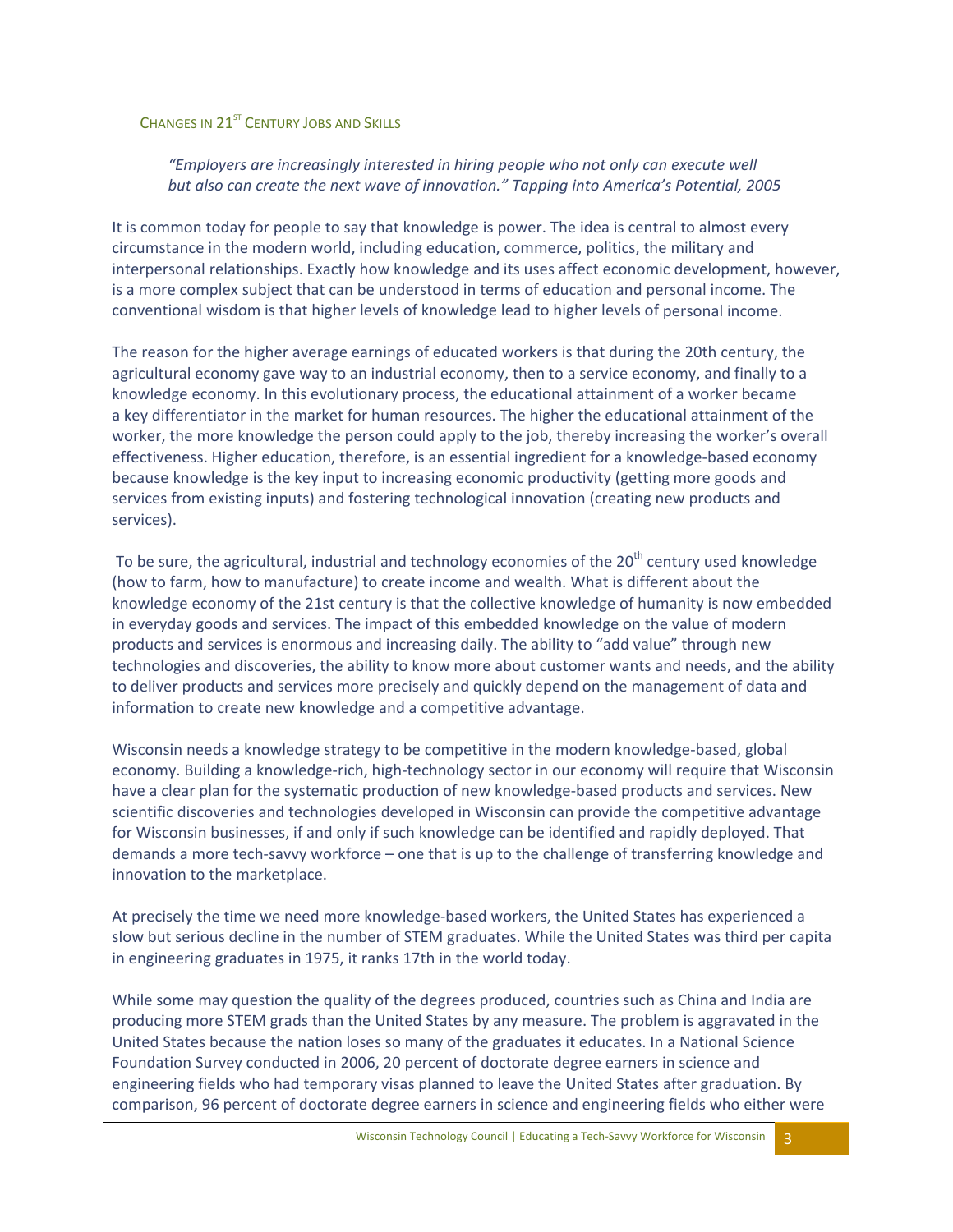U.S. citizens or had permanent visas planned to remain in the country. Examining engineering alone, 62 percent of doctoral degrees in this field went to foreign nationals in 2006.

To fill the higher education pipeline, we need more middle school and high school students who are interested in pursuing STEM careers. According to the Program for International Student Assessment, America's 15‐year‐olds performed below the international average in mathematics literacy and problem solving, ranking our youth 27th out of 39 countries. Considering this and similar reports, it is no surprise that while postsecondary enrollment has increased in the United States in the past decade, the proportion of students obtaining STEM degrees has declined. The proliferation of these issues sets the stage for an inadequate workforce for 21st century global competition. If the STEM pipeline is not replenished, we are in danger of losing our edge in innovation.

# **STEM IN WISCONSIN**

## WISCONSIN'S ECONOMIC HEALTH

The Wisconsin Department of Workforce Development's projections for the state parallel that of the nation's growth in STEM occupations. The DWD estimates that one in 10 Wisconsin jobs is a STEM jobs. STEM jobs are also the fastest growing occupations in the state. Between 2006 and 2016, STEM jobs will account for one out of five new jobs in the state. That's more than 5,250 jobs each year.

## PER CAPITA INCOME AS A MEASURE OF ECONOMIC HEALTH

In order to know where we're going as a state we need to know where we are.

Per capita income is a common measure of a state's relative economic health. By this standing Wisconsin has work to do. Not only is Wisconsin (\$36,200) behind the national average (\$38,600) according to 2007 U.S. Census Bureau figures, but it falls behind the other I‐Q Corridor\* states Illinois (\$40,900) and Minnesota (\$41,000). These are neighbors with the same climate, with similar natural resources and who are also pegged as states in the "fly‐over zone" with regard to the investment. Just meeting the national average in 2007, would have generated \$13 billion in personal income and \$432 million in additional in state tax revenue in Wisconsin.

The per capita leader in this regional grouping is Minnesota. Minnesota is also a leader in STEM programs and resources; not only in the I‐Q Corridor\* but nationwide. *Learn more about Minnesota and STEM in the "Leading States" section.* 

\*The I‐Q Corridor is defined as a 400‐mile region stretching between the Twin cities of Minnesota and Chicago, Illinois rich in ideas, innovative workers, investment capital, quality of life, quality of research and quality of labor force. For more on the I‐Q Corridor go to www.i‐qcorridor.com.

### TALENT RETENTION AS A MEASURE OF ECONOMIC HEALTH

As the state encourages creation of "knowledge economy" jobs, it must produce people who can work those jobs. A second indicator of a state's economic health is the strength of its human capital. Wisconsin faces a very real brain drain issue when it comes to retaining trained workers knowledgeable in the most cutting edge software, technology and scientific methodologies.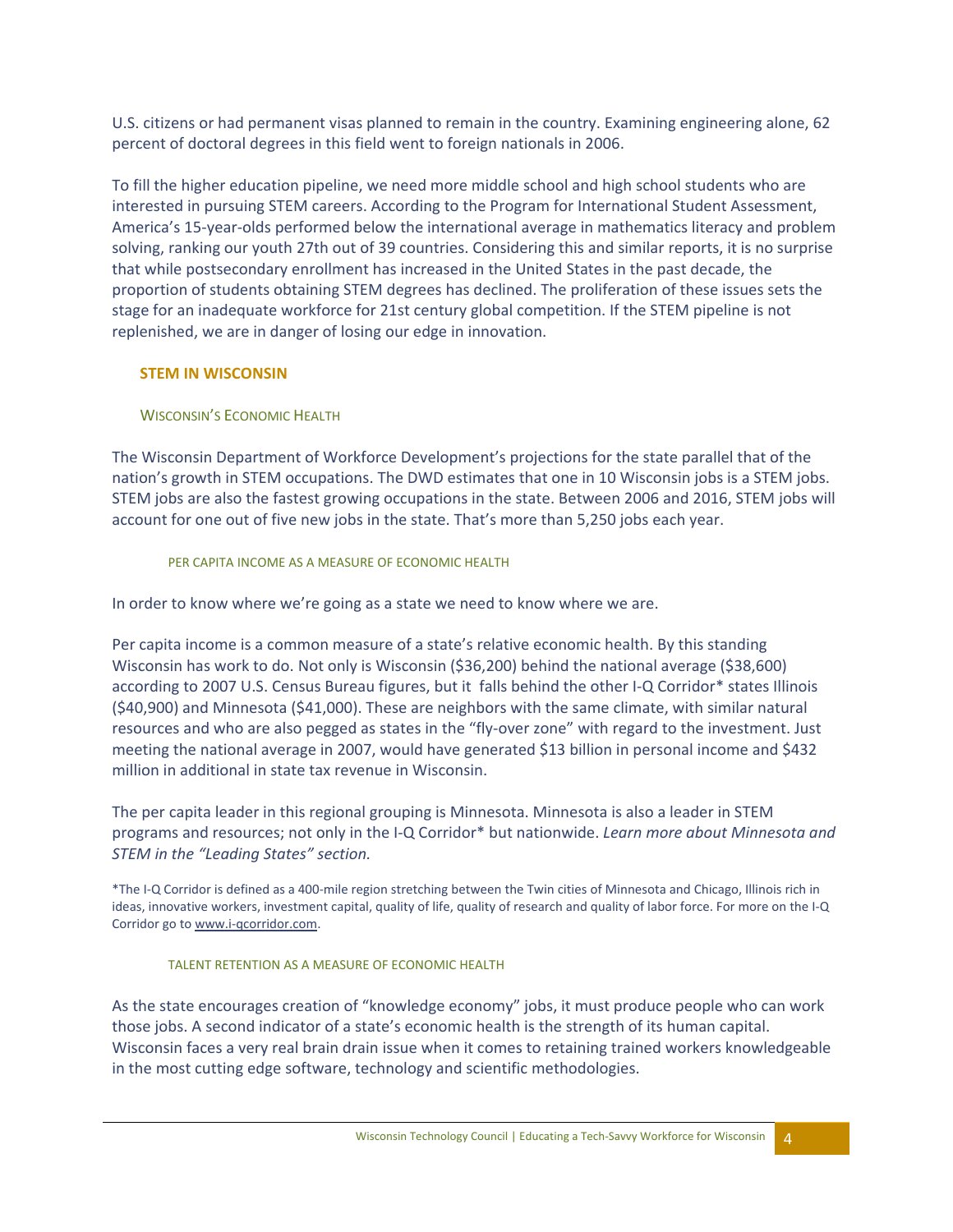Simply put, **brain drain** is a phrase describing the loss of skilled or knowledge‐based workers (usually college educated) from in a particular geographical area. Conversely, **brain gain** describes the net emigration of skilled workers into a particular geographical area.

Surveys indicate that many Wisconsin graduates who live in Wisconsin are satisfied by what the state has to offer and have not looked out-of-state job opportunities. A 2006 survey conducted by Competitive Wisconsin and the Wisconsin Alumni Association reported that 60 percent of UW‐Madison alumni who reside in the Wisconsin and are from Wisconsin have stayed here, having never left post graduation.

Brain drain can be looked at two ways: the loss of recent graduates and the loss of skilled workers, who may not necessarily be recent grads. The focus is on the exodus of recent graduates, those individuals of particular importance who are ready to exercise their fresh knowledge and new skills in the latest industries, those individuals who by net figures leave Wisconsin.

While Wisconsin ranks high for bachelor's degrees produced, 15th in the nation, it ranks in the bottom 10 states in attracting and retaining people with bachelor's degrees. Postsecondary Education Opportunity reports the number of people in Wisconsin 25 and over with at least bachelor's degrees in Wisconsin increased between 1989 and 2007 by 377,275. However, during this time, Wisconsin colleges and universities awarded 505,767 degrees, which translates in an overall net loss of 128,492 people with degrees.

The answer to why they leave as stated in the OPPORTUNITY report parallels the findings in other separate reports on the brain drain issue: job opportunities and social experiences/attachments.

*"Regional economic growth is driven by the location choices of creative people, the holders of creative capital who prefer places that are diverse, tolerant and open to new ideas." –The Rise of the Creative Class: and How It's Transforming Work, undated*

*"Wisconsin must become a more open and creative community one less resistant to change." – Vision 2020: A Model Wisconsin Economy, 2003*

REGIONAL WORK FORCE DEVELOPMENT NEEDS

*"The road to a healthy Main Street runs through the knowledge‐based economy."*

In the first quarter of 2009, the Wisconsin Technology Council and Wisconsin Security Research Consortium toured the state to discuss the how STEM education is essential to U.S. and Wisconsin competitiveness. These meetings also led to an overview of local programs helping Wisconsin develop a skilled workforce. The program titled, "Educating a Tech‐Savvy Workforce," drew more than 575 business owners, community leaders, educators, legislatures and others to a half‐dozen town hall style meetings throughout the state.

The program left a core message for each audience: The need to replenish Wisconsin's workforce is real and it cannot be done without dedicated business involvement.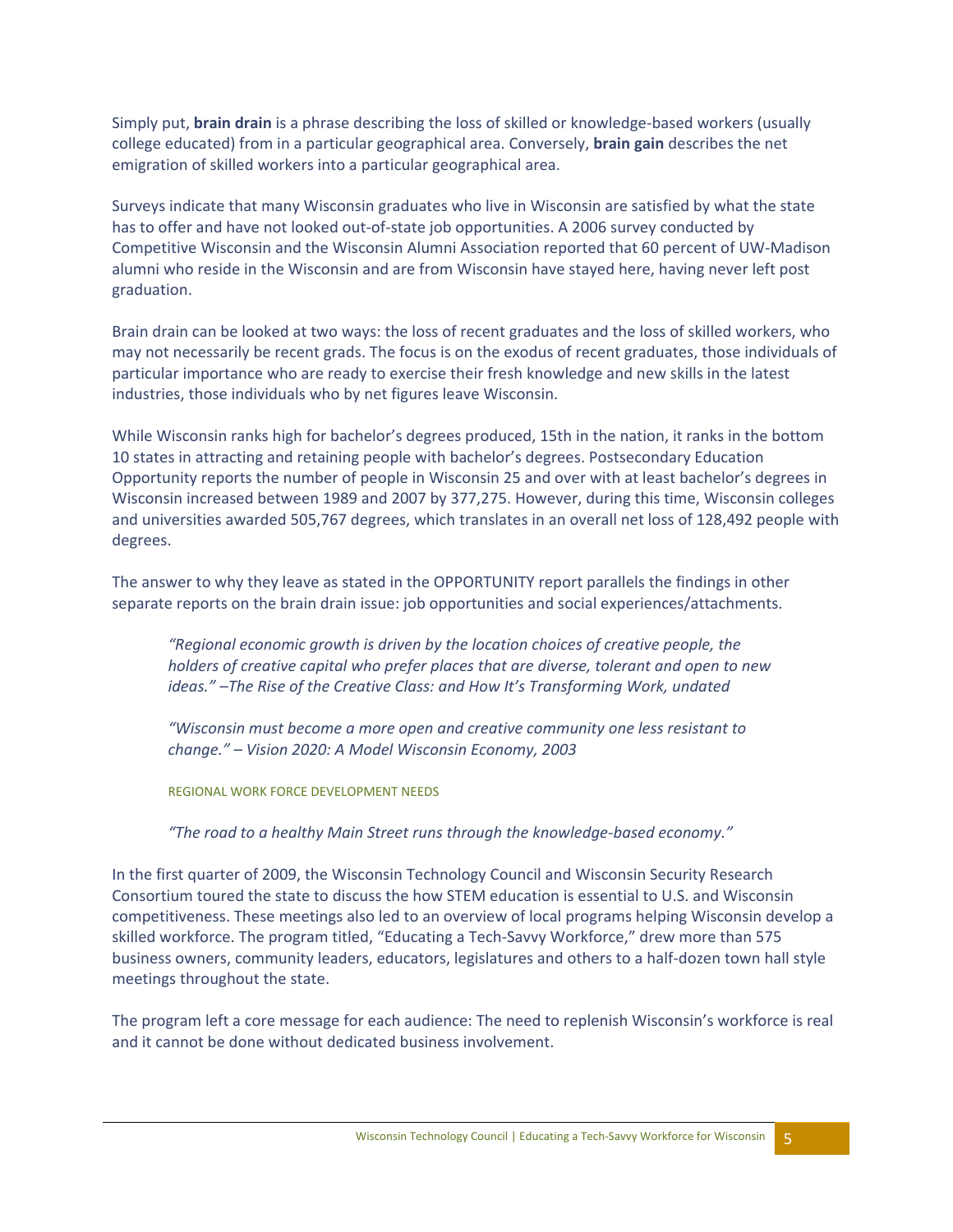In turn, the audiences had their own message for educators and state and local policymakers:

General responses the program gathered from around the state were the following:

- College-level educators are concerned with the quantity of remediation teaching needed for new college students. A surprising amount of remediation teaching goes to students who scored well in high school math and science.
- Businesses professionals in technical disciplines are frustrated with the need to retrain workers in basic math. They feel as though this ability should be developed before graduation.
- Business professionals sense that their local school districts would rather be left alone than hear their input. They feel they are often asked for financial assistance – but rarely asked for their advice about what should be taught in the schools.
- Business leaders and educators alike believe the current student assessment system, with overlapping state and federal requirements, produces a culture of "teaching to the test." They believe that hampers classroom innovation and cuts into the time needed to work together on producing better graduates.

"The need exists for schools to become more engaged with industry. Industry has been reluctant to offer hands‐on work experience opportunities for youth under the age of 18." – Kris Pawlawski, Eau Claire

"My area needs more higher‐paying jobs so graduates will stay in the community. We need adjustments in education curriculum to be far-sighted in future needs. We need to maintain dialogue with employers and educators." – Corinna Neeb, Stevens Point

# STEM EDUCATION ATTAINMENT IN WISCONSIN: A COMPARATIVE LOOK

*"America's competitive edge in the global economy, the strength and versatility of its labor force, its capacity to nourish research and innovation – all are increasingly dependent on an educational system capable of producing a steady supply of young people well prepared in science and math." – Keeping America Competitive, 2005*

The same is true for Wisconsin.

While the nation ranks poorly from a global perspective, Wisconsin middle and high school students rank well in math and science achievement from a national perspective.

The percentage of Wisconsin students in  $4<sup>th</sup>$  and  $8<sup>th</sup>$  grade who are at least proficient in math and science is above the national average and second to Minnesota in a comparison of neighboring states, according to 2007 figures from the U.S. Department of Education.

Wisconsin students preparing for continued education scored above the national average in college entrance exam scores (ACT/SAT) and above all neighboring states except Minnesota.

And yet, there's fundamental dissatisfaction among educators who believe the assessment system is a flawed indicator and among employers who say too many students are ill-prepared. In addition, segments of Wisconsin's K‐12 population are failing to gain the STEM skills they need to become competitive workers. Many students, particularly young women, lose interest in science and math by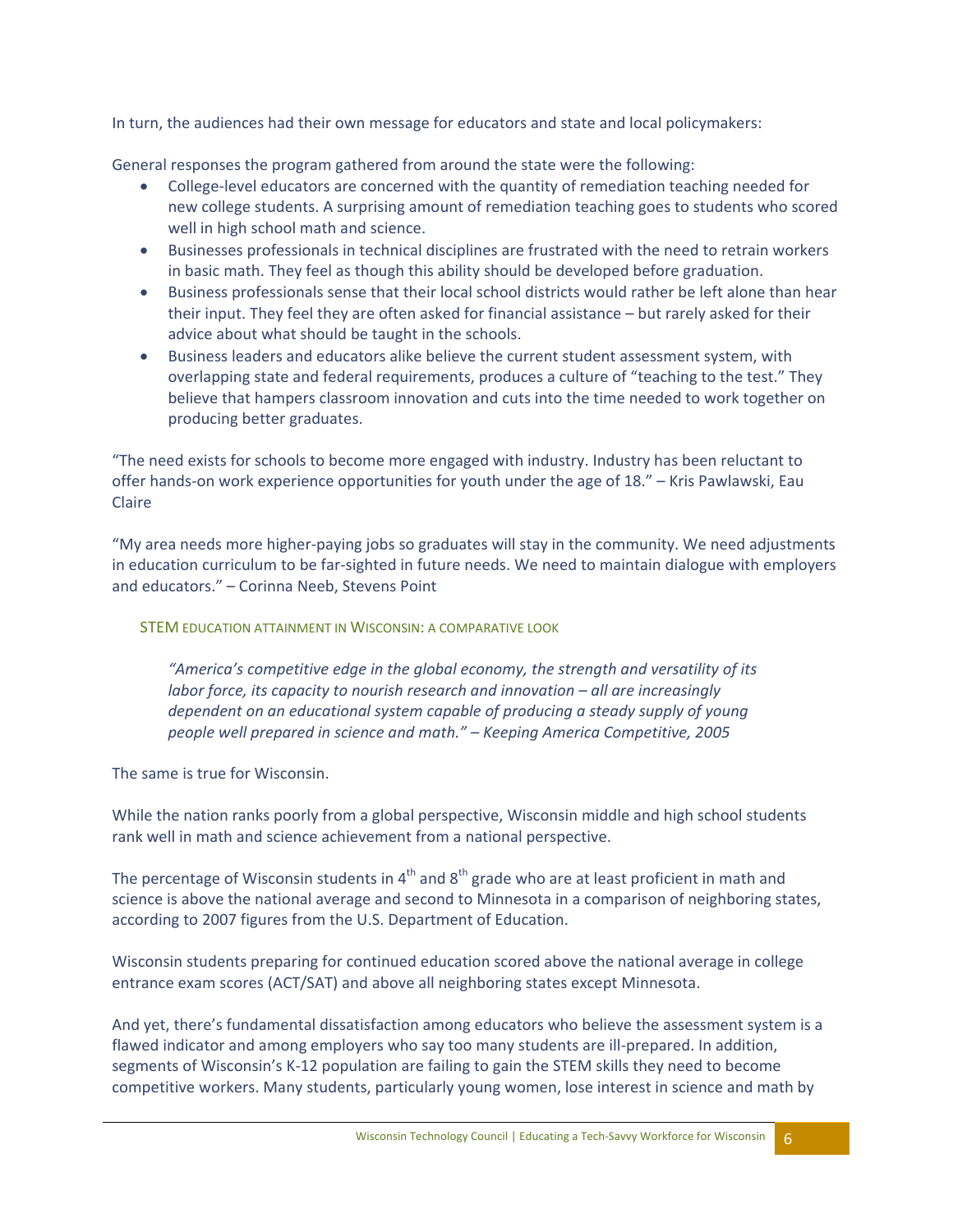the time they've completed middle school. Too many students are not exposed to careers that may not require a four‐year college degree – but which require a strong working knowledge of science and math.

According to a report by the Education Trust, Wisconsin also continues to lag behind in closing the education achievement of all racial and ethnic groups. Additionally, while Wisconsin records math and science scores above the national average, the rate at which Wisconsin students improve their scores year to year is below average, especially among low‐income students.

COLLEGES AND UNIVERSITIES – WHAT ACTION ARE THEY TAKING?

*"The educational attainment of a worker has become a key differentiator in the market for human resources." ‐ Vision 2020: A Model Wisconsin Economy, 2003* 

The higher the educational attainment of the worker, the more knowledge the person can bring to the job, thereby increasing the worker's overall effectiveness. Higher education is the foundation for a knowledge‐based economy because knowledge is the key input to increasing economic productivity and fostering technological innovation.

The Wisconsin Department of Workforce Development reports that 9 percent of the jobs in STEM occupations require a Ph.D or master's degree, 56 percent require a bachelor's degree, 14 percent require an associate's degree and 14 percent will require some postsecondary training.

In short, almost all STEM jobs require more than a high school degree. Wisconsin's post-secondary triad, the UW System, the Wisconsin Technical College System, and Wisconsin private colleges and universities, are drivers in assuring our workers have the skills necessary to be productive in emerging economies.

Each of the following systems is a partner in major statewide efforts to address STEM issues. These are their individual focuses.

# *The UW System*

The *Growth Agenda for Wisconsin* is the UW System's vision to help Wisconsin citizens thrive in today's innovation economy. The vision aims to produce more skilled degree holders; create more well‐paying jobs by supporting business development, entrepreneurship and research; and build stronger communities.

The UW System has increased the number of programs with industrial applications related to science, technology, engineering and math. It has also increased efforts to work within regional business communities and have increased research efforts. In the context of innovation, many UW System schools and their researchers have emerged as leaders in research fields.

# *Wisconsin Technical College System*

The Wisconsin Technical College System plays an important role in postsecondary STEM education by providing an affordable way for students to enter the workforce with less than a four‐year investment and programs highly influenced by businesses. Curriculum is designed with the immediate employability of graduates in mind and these graduates are produced in less than four years.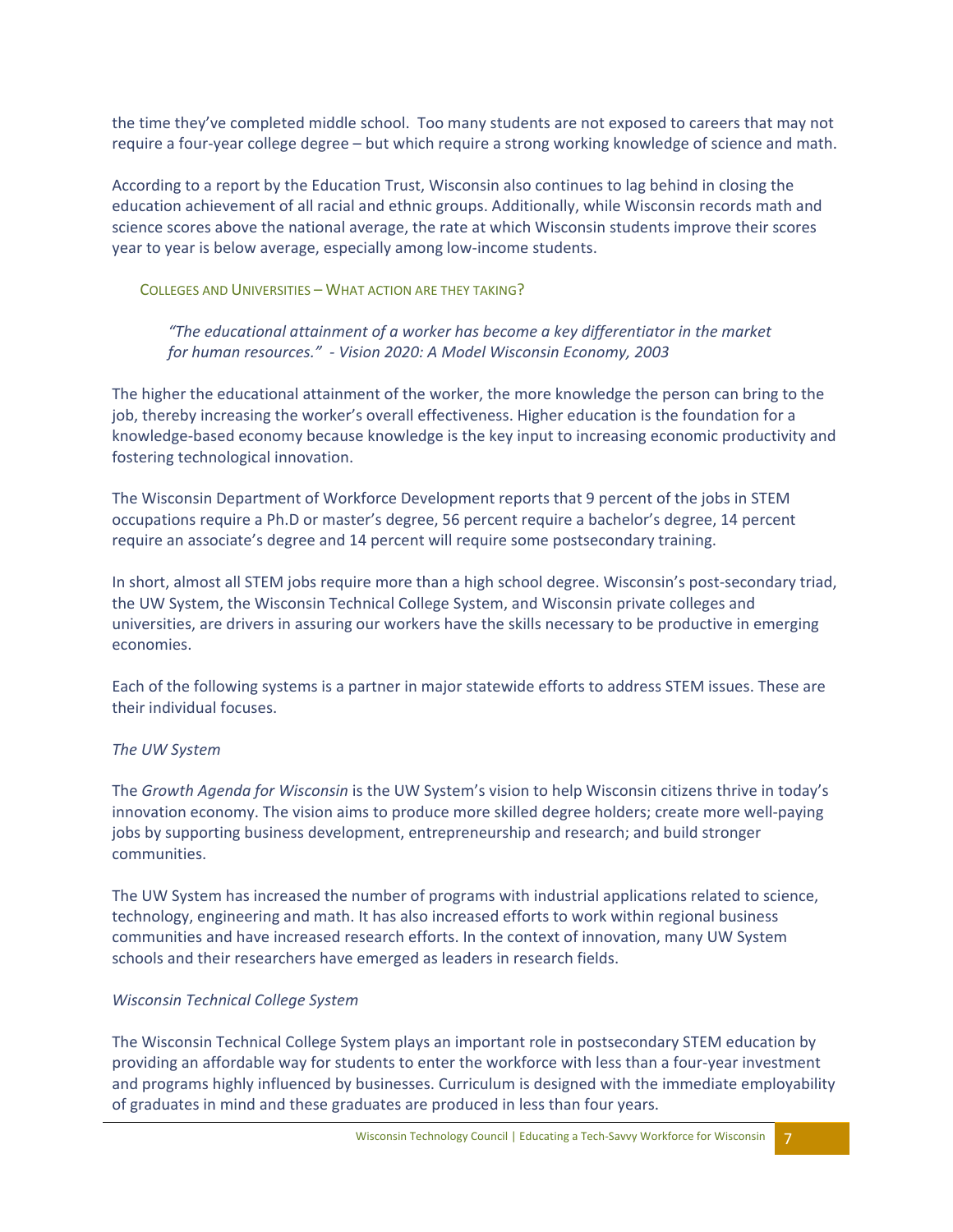Technical colleges throughout Wisconsin offer credit and advanced standing agreements between high schools allowing students to begin technical college programs while in school and attracting them to technical colleges after graduation.

The Wisconsin Technical College System offers nearly 1,000 career and technical education programs in STEM fields. The WTCS continues to add programs in emerging industries. Over the last two years, the WTCS has approved 14 new postsecondary programs in STEM fields. In the 2007-2008 school year, the WTCS enrolled more than 63,700 students in STEM programs and courses.

# *Wisconsin Association of Independent Colleges and Universities*

The Wisconsin Association of Independent Colleges and Universities (WAICU) includes 20 private or independent colleges that educate about 58,000 students.

WAICU members play an important role in serving minority and low-income students in postsecondary education. WAICU members enroll a higher percentage of minority students than the UW System does. About 13 percent of WAICU students are minorities; 20 percent of WAICU students are classified as low‐ income.

The Wisconsin Association of Independent Colleges and Universities also plays a role in transitioning skilled students into STEM fields. In the 2006‐2007 school year, private colleges and universities accounted for 27 percent of all bachelor's degrees awarded in the state. Of the state's bachelor's degrees, WAICU members accounted for 30 percent of engineering graduates, 33 percent of computer science graduates, 41 percent of all healthcare graduates and 51 percent of nursing graduates.

# **MODES FOR CHANGE AND SUCCESSFUL MODELS**

LEADING STATES AND THEIR POLICIES

Other states are aggressively addressing STEM education needs. (A link to a detailed review of other state policies and activities related to STEM can be found in Appendix A.)

Minnesota is a nearby example of STEM leadership. Minnesota champions a number of public‐private driven STEM programs and initiatives, including BioSMART, getSTEM, Minnesota MentorNet, MN‐ STEM.com and SciMathMN. Minnesota K ‐12 students perform well in math and science compared to students in other states in the United States.

# PROGRAMS CURRENTLY IN THE STATE

What's working within Wisconsin? There are several standout STEM programs in Wisconsin, including Project Lead the Way, FIRST Robotics Competition, FIRST Tech Challenge, Science Olympiad, the Badger State Science and Engineering Fair and many others.

A link to Wisconsin's STEM programs can be found in Appendix B.

• Project Lead the Way (PLTW) is a nationally recognized curriculum program that engages middle and high school students in pre‐engineering and pre‐biomedical science courses. PLTW is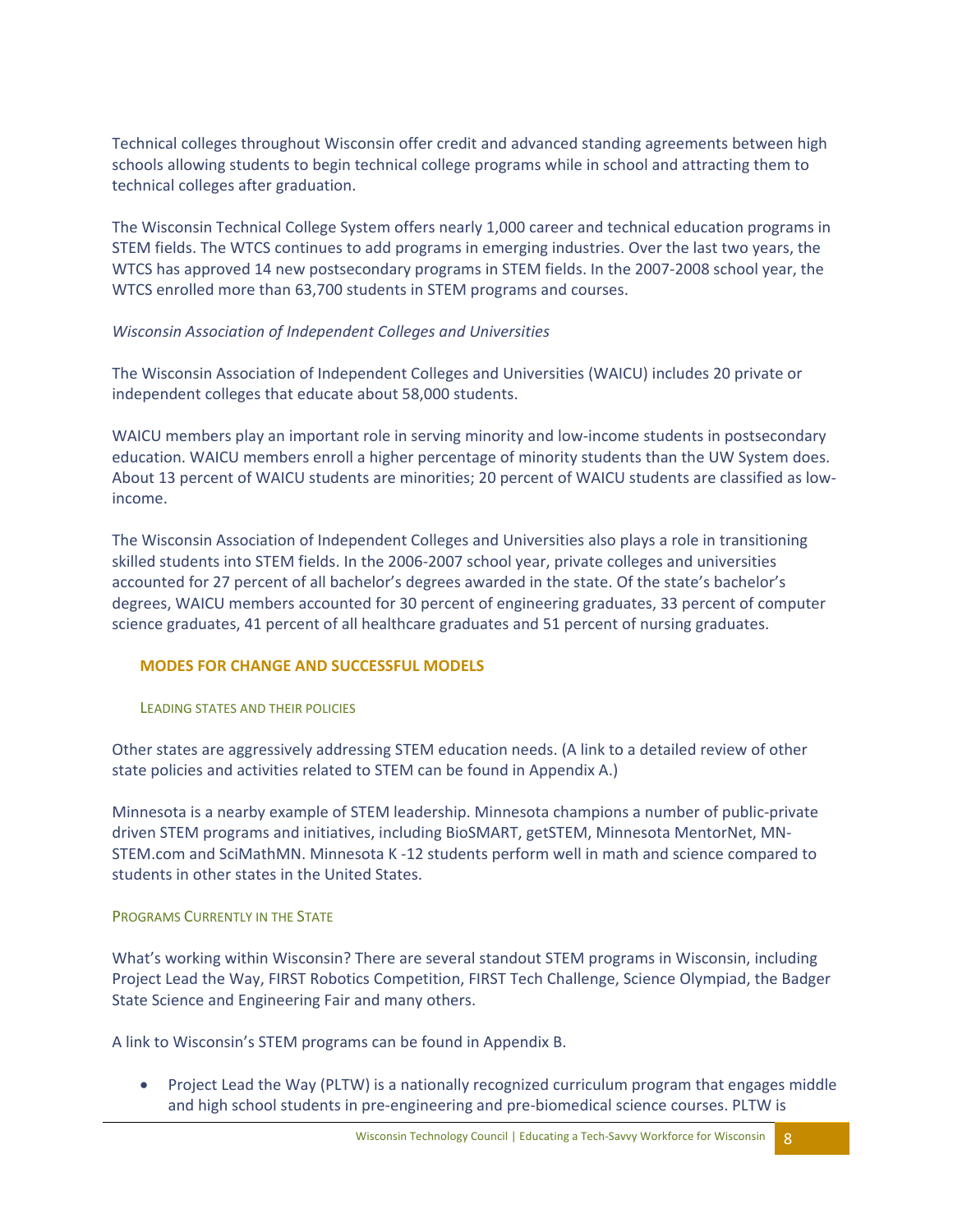growing in Wisconsin. Wisconsin currently ranks fourth in the nation for the number or students engaged in the program. In Wisconsin, the majority of these students are in the Milwaukee Public School District. In 2007, PLTW enrolled 15,240 students, which is more than double enrolment from 2006. In 2008, PLTW's student enrollment in Wisconsin grew by 32 percent to more than 20,210 middle school and high school students in 160 schools.

Initial start‐up support for the implementation of these programs in Wisconsin schools came from a grant from the Kern Family Foundation in 2004. Since that time several entities have signed on to ensure the financial sustainability of the program including the Governor, the Legislature, the Department of Public Instruction and the Department of Workforce Development. The UW System, WI Technical College System, and multiple private colleges, such as Marquette and Milwaukee School of Engineering support the program's mission by offering scholarships and credit‐trasfer opportunities.

 FIRST Robotics Competition (FRC), FIRST Tech Challenge (FTC) and Vex Robotics Competition (VRC) are globally recognized robotics and engineering competitions that engage kids not only in the life of engineering and research but also business. These extracurricular programs serve schools and teams of high school students at different levels of financial resources.

FIRST and Vex are separate but similar programs. FRC is the varsity FIRST sport in which students make large‐scale robots and have the potential to participate in a global competition. FTC is a mid‐level robotics competition offering the traditional challenge of FRC but with a more affordable robotics kit. VRC is the most versatile, affordable and accessible platform for student robotic competitions grades six through 12. Beginning builders can design, assemble and quickly iterate their robots through trial and error. Advanced builders can utilize sophisticated programming capabilities and a wide range of accessories to power highly intelligent robots.

 Science Olympiad is national team‐based program that engages K‐12 students in a number of science, engineering and robotics competitive opportunities. The span of available topics is broader than most other STEM programs and the curriculum can be taught in and outside of the school.

The national competition, which is often utilized as a student recruitment opportunity, will be hosted by the Alliant Energy Center and UW‐Madison in 2011.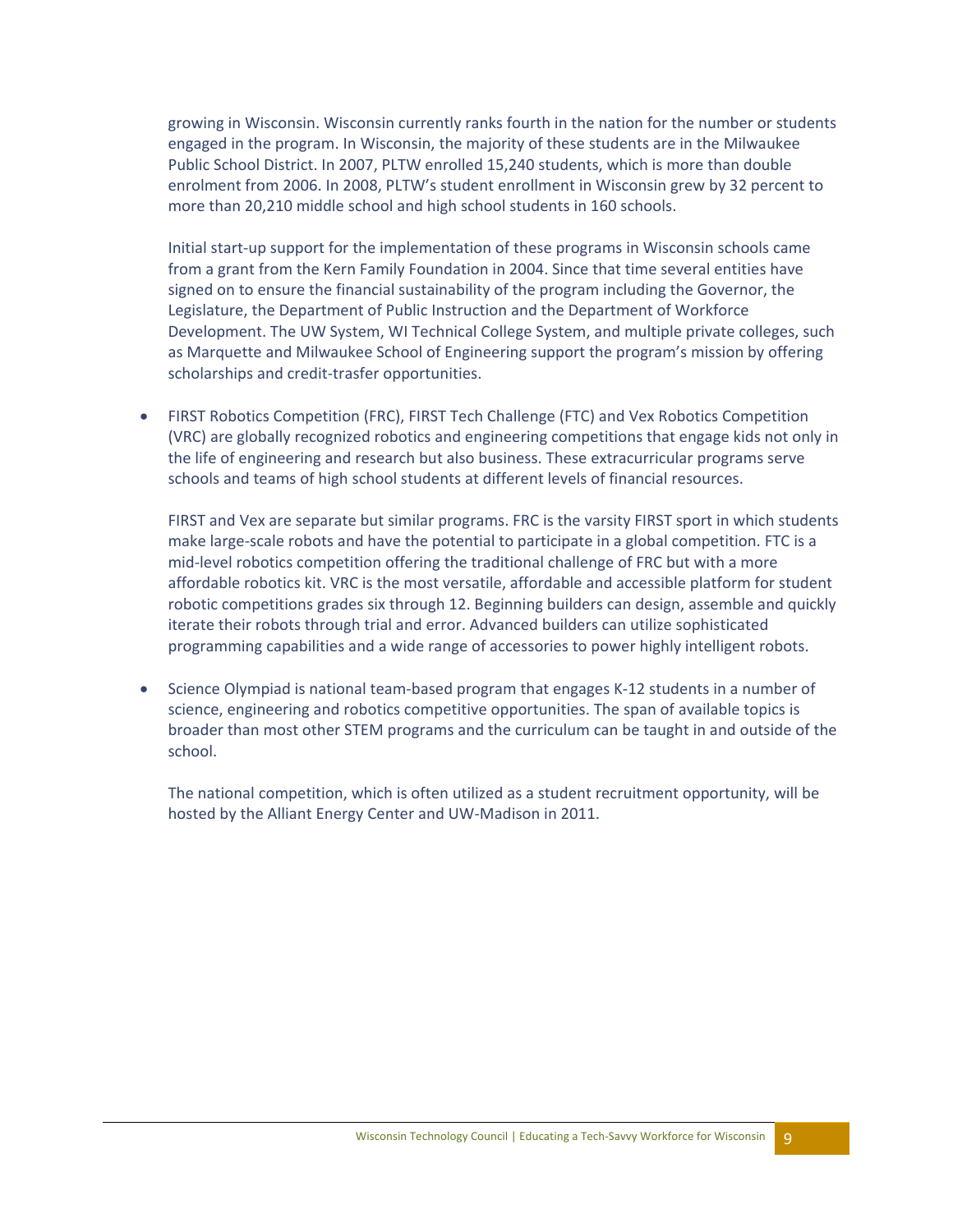### **RECOMMENDATIONS**

We need your help to give Wisconsin a strong push in the right direction. Wisconsin needs to invest in STEM efforts. Science, technology, engineering and math are the keys to unlocking our growth in the 21<sup>st</sup> Century. Here's what we believe will help lead Wisconsin down the right path:

## *Use student assessments effectively*

Wisconsin must have clear, rigorous, world‐class academic content and achievement standards that reflect 21<sup>st</sup> century skills, including science, technology, engineering and math. As recommended by the State Superintendent's Next Generation Task Force, all students should be motivated by relevant, engaging assessments that are dynamic in analysis and that are linked to 21st century skills, including high school assessments that are linked to college and/or career readiness. Ways to accurately test student mastery of technology skills should be devised. These assessments should inform what happens in the classroom, monitor student progress at regular intervals and measure the performance of Wisconsin students against their peers worldwide.

# *Provide teachers with the training they need*

Wisconsin teacher licensing requirements should include latitude for teachers whose backgrounds are in professions outside of education. Wisconsin should revive the idea of summer training academies, such as those once operated through the Wisconsin Academy of Arts and Sciences, which offer teachers the tools they need to become more effective. A financially sustainable model involving both public and private supporters will be necessary. Additional continuing education opportunities can be built into the school year, drawing upon the expertise of existing organizations such as Project Lead the Way, Badger State Science and Engineering Fair, and the FIRST Robotics Competition and Tech Challenge.

### *Engage business in meaningful ways*

It's a myth that most business people don't care about what goes on in the schools. They recognize they will someday be hiring the products of those schools, and understand that a smart investment up front will pay dividends down the road. But most business people don't know how to connect with their local schools, or believe their assistance won't be accepted unless it's written on a check. Some don't know the most valuable thing they can do is to offer internships or other learning opportunities for students and teachers. In Minnesota, the "getSTEM" initiative helps to connect business and education in tangible, deliberate ways, include a web site that features "asks" and "offers."

### *Celebrate successes in a public way*

An annual awards program for excellence in STEM education should become a part of a high‐profile conference, such as the Wisconsin Entrepreneurs' Conference or Wisconsin Early Stage Symposium, which are gathering places for researchers, entrepreneurs and investors with a stake in a highly trained workforce. Such an event will serve to keep the importance and impact of STEM education visible in the eyes of those we need to support it.

# *Make STEM education a statewide public policy priority*

The Governor and Legislature should establish a statewide task force that would focus on four major areas: (1) Tracking best practices in other states and nations and making recommendations based upon them, (2) Engaging businesses and business people in STEM education on a continuing basis, (3) Encouraging a PK‐16 collaborative approach to STEM education, and (4) Developing recommendations for a long-term funding approach for effective STEM education that involves public-private partnerships.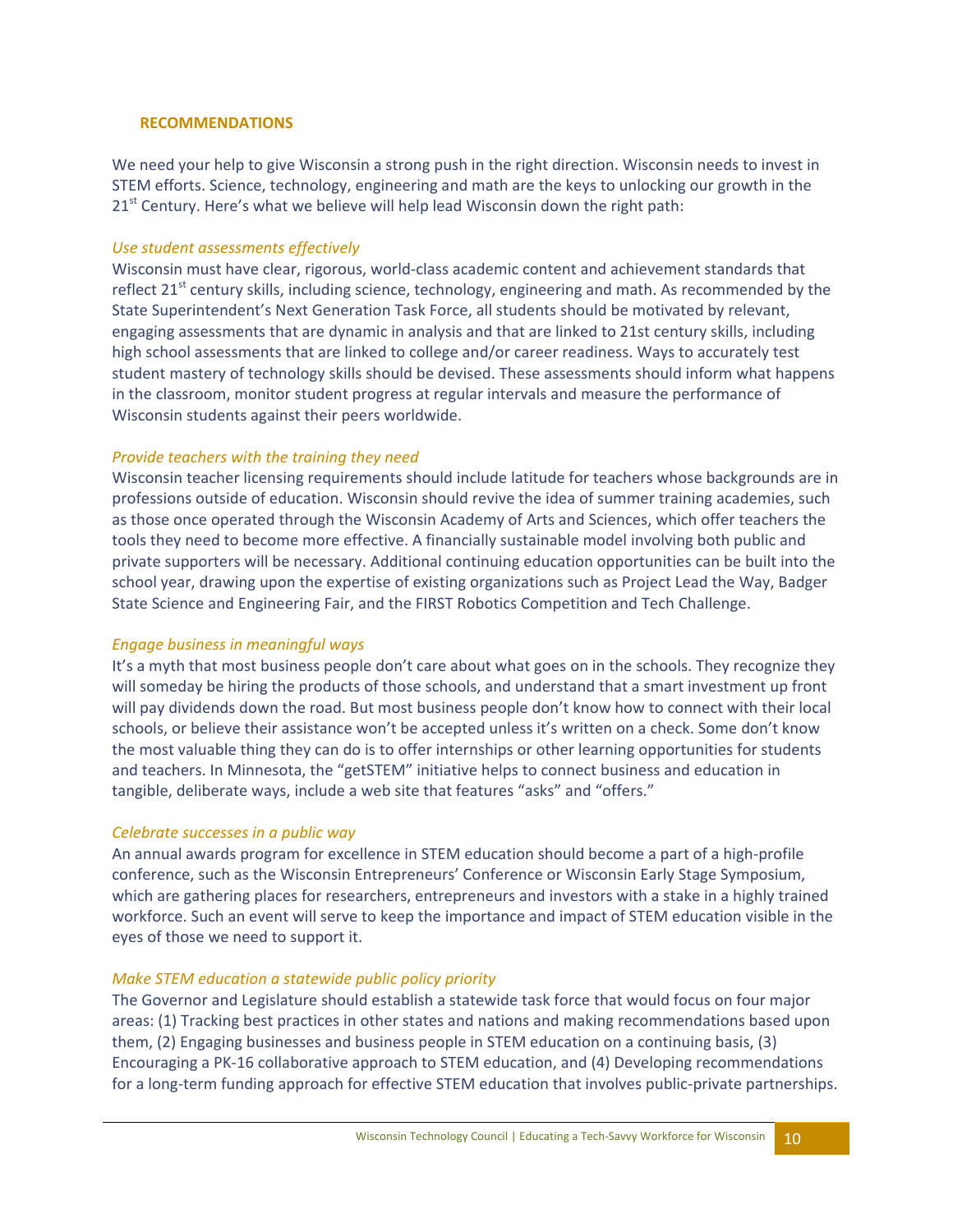#### **CONCLUSION**

Wisconsin has seen a surge of interest in STEM education, but that has largely come from private groups and individuals acting independently. Wisconsin government and schools should not do anything to dampen that spirit of innovation. However, the public sector can and should build upon the good work already being done by providing a more systematic, sustainable framework to STEM education. Today in Wisconsin, the chances of a student receiving an exciting and strong foundation in STEM rest on the presences of a few committed educators, the continued involvement of volunteers and foundations, and a bit of luck. Other states have improved STEM education as a way to increase innovation and creativity with a purpose. For its own economic well-being, Wisconsin should do the same.

#### **REFERENCES**

- "Tapping into America's Potential," Business Roundtable, 2005
- "The Skill Content of Recent Technological Change: An Empirical Exploration," Autor, Levy and Murnane, 2003
- Science and Engineering Indicators, National Science Foundation, 2004
- National Science Foundation/Division of Science Resources Statistics, Survey of Earned Doctorates, 2007
- American Society for Engineering Education website (www.asee.org)
- "Science Competencies for Tomorrow's World," Program for International Student Assessment, 2006
- U.S. Census Bureau, Personal Income Per Capita in Current Dollars, 2007
- U.S. Department of Education, National Assessment of Education 2007 mathematics test
- "Trends in New Jersey Migration," Policy Research Institute, 2008
- "Meeting America's Economic and Security Challenges in the 21st Century," Association of American Universities, 2006
- Education Commission of the States website (www.ecs.org)
- Wisconsin Technology Council website (www.wisconsintechnologycouncil.com)
- Testimony by WAICU president, Dr. Rolf Wegenke, to the joint informational hearing of the Wisconsin Senate and Assembly Education Committees, 2009
- Testimony by WTC president, Dan Clancy, to the joint informational hearing of the Wisconsin Senate and Assembly Education Committees, 2009

### **APPENDIX**

APPENDIX A: RECENT STATE POLICIES/ACTIVITIES, ECONOMIC/WORKFORCE DEVELOPMENT‐‐HIGH TECH (STEM) (PROVIDED BY THE EDUCATION COMMISSION OF THE STATES, 2007) VISIT: HTTP://WWW.WISCONSINTECHNOLOGYCOUNCIL.COM – CAN BE FOUND UNDER "PUBLICATIONS – VISION 2020"

APPENDIX B: LIST OF STEM PROGRAMS IN WISCONSIN (PROVIDED BY STEM7) SEE BELOW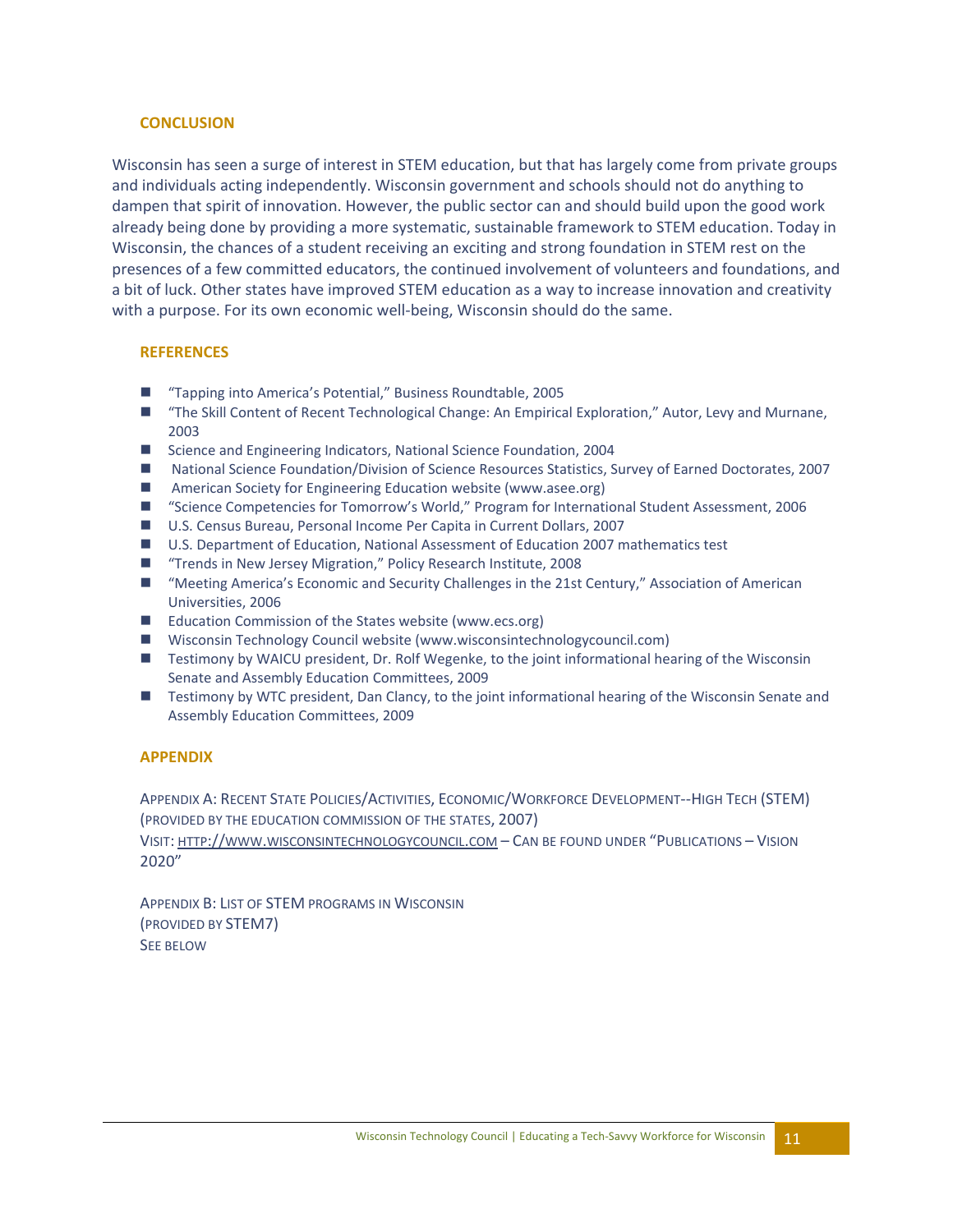### LIST OF STEM PROGRAMS IN WISCONSIN

| Program                                                                                                   | Organizer                                                                                                                                                                       | <b>Brief Description</b>                                                                                                                                                                                                                                                                                                                                                                                                                                                                                                                                                                                    |
|-----------------------------------------------------------------------------------------------------------|---------------------------------------------------------------------------------------------------------------------------------------------------------------------------------|-------------------------------------------------------------------------------------------------------------------------------------------------------------------------------------------------------------------------------------------------------------------------------------------------------------------------------------------------------------------------------------------------------------------------------------------------------------------------------------------------------------------------------------------------------------------------------------------------------------|
| <b>Future City Competition</b><br><b>Wisconsin Regional</b>                                               | Engineers & Scientists of Milwaukee<br>www.esmke.com                                                                                                                            | Teams consist of three students in 7th and/or 8th grade, a teacher,<br>and a volunteer engineer mentor<br>Teams are challenged to:<br>• Design a city of the future using SimCity software<br>• Build a scale model of a section of the city using recycled<br>materials<br>• Write an essay - "Creating a Self Sufficient System Within the<br>Home Which Conserves, Recycles and Reuses Existing Water<br>Sources"<br>• Develop a 5-7 minute presentation about the features and<br>qualities of their city<br>Teams begin the program in September to prepare for the regional<br>competition in January |
|                                                                                                           |                                                                                                                                                                                 | The 1st place team wins a trip to Washington DC in February during<br>National Engineers Week to participate in the national finals                                                                                                                                                                                                                                                                                                                                                                                                                                                                         |
| <b>Construction Challenge</b>                                                                             | <b>Ginger Green</b><br>www.destinationimagination.org;<br>www.constructionchallenge.org                                                                                         | The Construction Challenge is a Career Education Initiative that<br>helps develop the workforce of the future with teen participants<br>competing and solving infrastructure, design, and service tech<br>Challenges using teamwork, creativity and problem solving.                                                                                                                                                                                                                                                                                                                                        |
| Rube Goldberg Machine<br>Contest                                                                          |                                                                                                                                                                                 | The contest challenges teams of high school students to build a<br>machine to do a very simple task in a complicated way.                                                                                                                                                                                                                                                                                                                                                                                                                                                                                   |
|                                                                                                           | The Milwaukee Area Engineering and<br><b>Technology Partnership</b><br>www.marquette.edu/engineering/pag<br>es/Rube/default.html                                                | Teams consist of up to 12 high school students and two teachers<br>The top three teams receive trophies, medals and cash prizes                                                                                                                                                                                                                                                                                                                                                                                                                                                                             |
|                                                                                                           |                                                                                                                                                                                 | The winning team is invited to compete at the National Rube<br>Goldberg High School Machine Contest at Purdue University                                                                                                                                                                                                                                                                                                                                                                                                                                                                                    |
| <b>FIRST Robotics</b><br>Competition<br><b>FIRST Tech Challenge</b><br><b>Vex Robotics</b><br>Competition | FIRST Wisconsin Regional Planning<br>Committee<br>www.wisconsinregional.org<br>FIRST Tech Challenge and VEX<br>Robotics, Marc Couture<br>www.vexrobotics.com<br>www.usfirst.org | FIRST Robotics Competition (FRC), FIRST Tech Challenge (FTC) and<br>Vex Robotics Competition (VRC) are globally recognized robotics<br>and engineering competitions that engage kids not only in the life of<br>engineering and research but also business. These extracurricular<br>programs serve schools and teams of high school students at<br>different levels of financial resources. Read more in the Educating a<br>Tech-Savvy Workforce in Wisconsin report.                                                                                                                                      |
| <b>Wisconsin Science</b><br>Olympiad                                                                      | http://wisconsinso.org/divc/                                                                                                                                                    | The Science Olympiad is an international nonprofit organization<br>devoted to improving the quality of science education, increasing<br>student interest in science and providing recognition for<br>outstanding achievement in science education by both students and<br>teachers. These goals are accomplished through classroom                                                                                                                                                                                                                                                                          |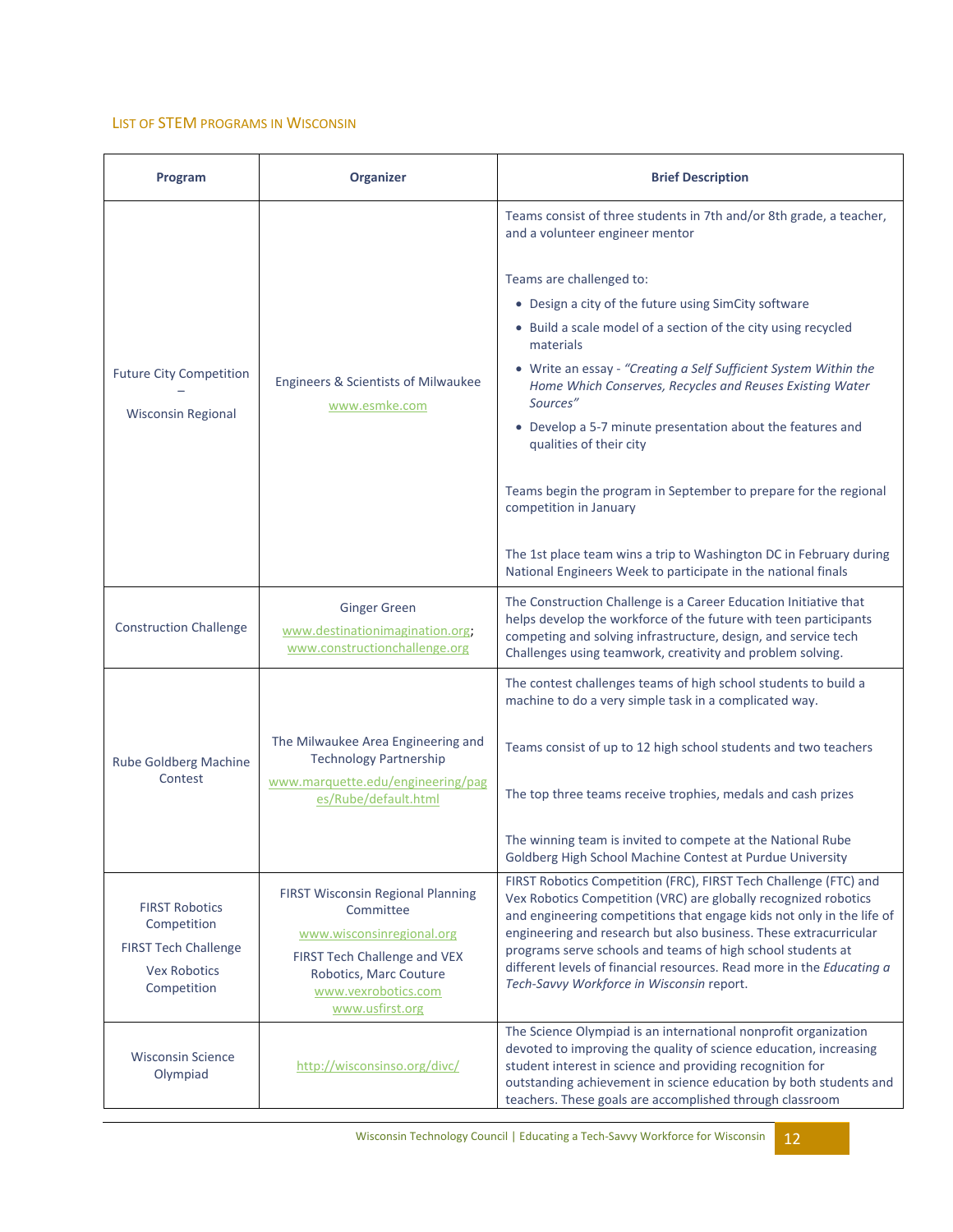| Program                                             | Organizer                                                                                                          | <b>Brief Description</b>                                                                                                                                                                                                                                                                                                                                                                                                                                                                                                                                                        |
|-----------------------------------------------------|--------------------------------------------------------------------------------------------------------------------|---------------------------------------------------------------------------------------------------------------------------------------------------------------------------------------------------------------------------------------------------------------------------------------------------------------------------------------------------------------------------------------------------------------------------------------------------------------------------------------------------------------------------------------------------------------------------------|
|                                                     |                                                                                                                    | activities, research, training workshops and the encouragement of<br>intramural, district, regional, state and national tournaments. The<br>Science Olympiad tournaments are rigorous academic<br>interscholastic competitions that consist of a series of individual and<br>team events, which students prepare for during the year.                                                                                                                                                                                                                                           |
| Project Lead the Way-<br>Wisconsin                  | Milwaukee School of Engineering<br>http://www.pltw-wi.org                                                          | Project Lead the Way (PLTW) is a nationally recognized curriculum<br>program that engages middle and high school students in pre-<br>engineering and pre-biomedical science courses. Read more in the<br>Educating a Tech-Savvy Workforce in Wisconsin report.                                                                                                                                                                                                                                                                                                                  |
| <b>Badger State Science</b><br>and Engineering Fair | <b>Wisconsin Science Education</b><br>Foundation<br>www.bssef.org                                                  | Simply put, a science fair is one of the most amazing educational<br>and personal experiences our youth can have. They can explore real<br>life challenges, expand interpersonal skills, develop public speaking<br>skills, improve written talents, boost self-confidence, add to a<br>resume, and win prizes and scholarships while interacting with<br>other students, parents and leaders in our community.                                                                                                                                                                 |
| Wisconsin Transpo Expo                              | <b>Wisconsin DOT</b><br>and<br>Engineers & Scientists of Milwaukee<br>www.dot.state.wi.us/news/events/ex<br>po.htm | Wisconsin Transpo Expo is a unique, multi-faceted event providing<br>awareness of transportation and technical career opportunities.                                                                                                                                                                                                                                                                                                                                                                                                                                            |
|                                                     |                                                                                                                    | It is a one day event featuring<br>• Kickoff session featuring a nationally recognized keynote<br>speaker<br>• Showcase for 1,000 middle school students to show their STEM-<br>related projects and interests side-by-side with high schools,<br>colleges, and universities and transportation-related<br>organizations and employers<br>• Exciting game show-style competitions                                                                                                                                                                                               |
| sySTEM Now!<br>Conference                           | Engineers & Scientists of Milwaukee<br>www.esmke.com                                                               | sySTEM is an acronym for Strengthening our Youth in Science,<br>Technology, Engineering and Mathematics<br>Now! means now!<br>Since 2004, sySTEM Now! has become a cornerstone of STEM-<br>related awareness in our region:<br>• Raising awareness of STEM-related issues<br>• Exchanging best practices from existing STEM programs<br>• Developing, promoting and implementing partnerships<br>between business and education<br>• Providing networking opportunities for STEM stakeholders                                                                                   |
| <b>STEM7 Initiative</b>                             | Engineers & Scientists of Milwaukee<br>www.esmke.com                                                               | The STEM7 initiative serves as the catalyst for increasing awareness of the<br>STEM challenge, creating partnerships and collaborative efforts between<br>educators and employers, bringing consistency, efficiency, and synergy to<br>existing STEM programs, and continually assessing and improving the STEM<br>environment<br>STEM7 is backed by a broadly based consortium representing academia,<br>private and public sector employers of STEM talent, state and local<br>government, economic/ workforce development organizations, and the<br>philanthropic community. |
| <b>Wisconsin STEM Portal</b>                        | <b>Wisconsin STEM Portal Development</b><br>Team                                                                   | A unique collaboration of individuals from public agencies and<br>private organizations has come together with the goal of developing<br>an online clearinghouse of resources for all STEM-related                                                                                                                                                                                                                                                                                                                                                                              |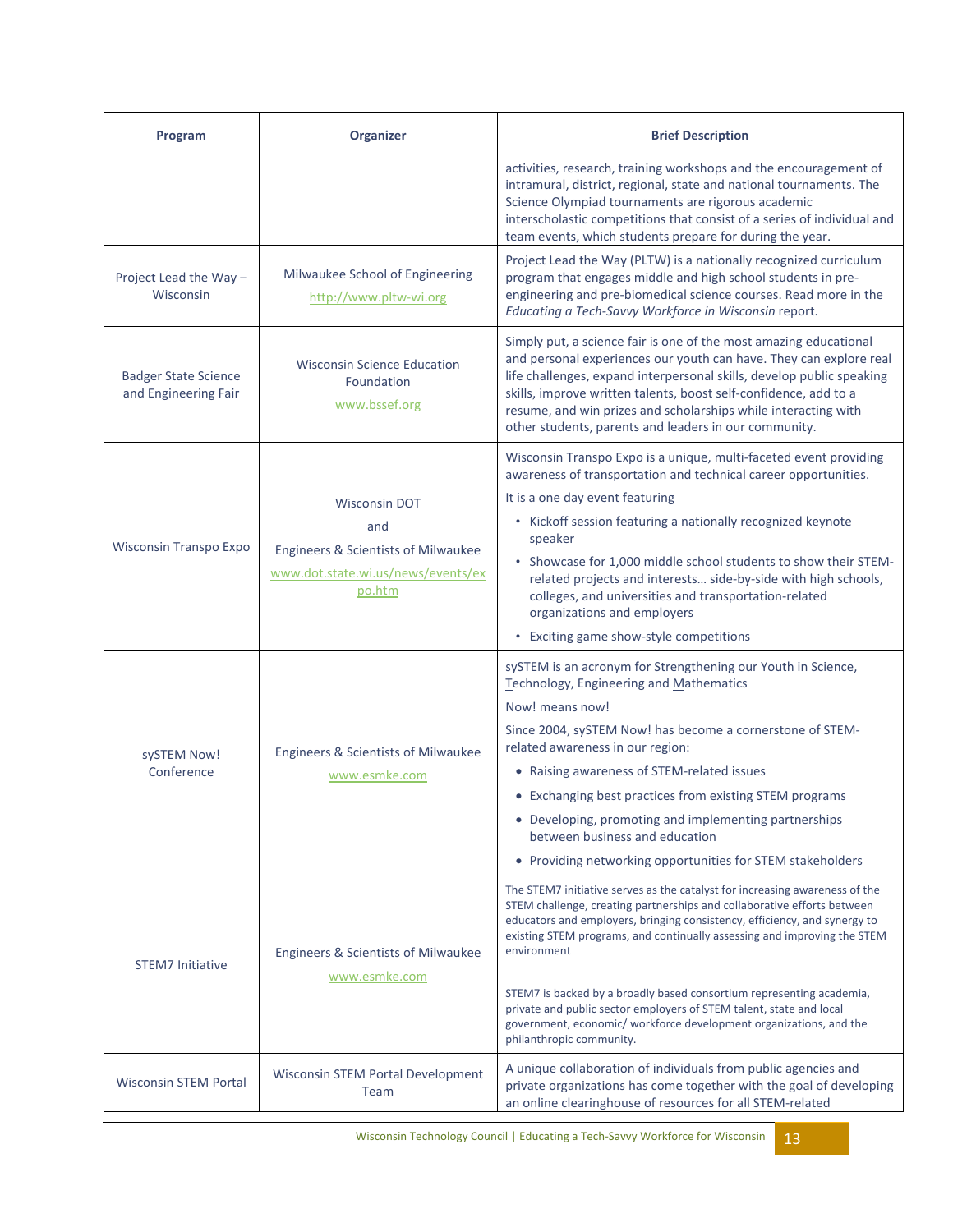| Program             | Organizer                                                                           | <b>Brief Description</b>                                                                                                                                                                                                                                                                                                                                                                                                                                                                                                                                                                       |
|---------------------|-------------------------------------------------------------------------------------|------------------------------------------------------------------------------------------------------------------------------------------------------------------------------------------------------------------------------------------------------------------------------------------------------------------------------------------------------------------------------------------------------------------------------------------------------------------------------------------------------------------------------------------------------------------------------------------------|
|                     | www.wistem.org                                                                      | educational/employment/career activities in Wisconsin<br>The portal is envisioned as a site that would serve as a centralized<br>meeting spot for policy-makers, educators, students, businesses,<br>career facilitators, and citizens to connect STEM needs with<br>educational and career opportunities in their communities and<br>throughout the state                                                                                                                                                                                                                                     |
| Bots IQ             | Tool, Die and Machining Association of<br>Wisconsin<br>www.tdmaw.org/battlebots.cfm | The BotsIQ program provides an innovative and alternative way to<br>teach students and increase the number of students entering<br>technical career fields. The need for a more experienced technical<br>workforce is vital if the U.S. is to remain competitive in today's<br>global economy.                                                                                                                                                                                                                                                                                                 |
| 4-H SET Program     |                                                                                     | The 4-H Youth Development Program is directly connected to the<br>research and resources of the 106 land grant universities and<br>colleges of the Cooperative Extension System. This connection<br>strategically positions 4-H to strengthen US global competitiveness<br>and leadership.<br>For more than a century, 4-H has engaged our country's youth in                                                                                                                                                                                                                                  |
|                     |                                                                                     | the building blocks of economic success. This has meant a solid<br>focus on agricultural science, electricity, mechanics,<br>entrepreneurship, and natural sciences. Today, 4-H out-of-school<br>opportunities also exist in subjects like rocketry, robotics, bio-fuels,<br>renewable energy, and computer science.                                                                                                                                                                                                                                                                           |
|                     | University of Wisconsin-Extension<br>http://www.uwex.edu/ces/4h/set/ind<br>ex.cf m  | 4-H Science, Engineering and Technology programs reach more than<br>5 million youth with hands-on learning experiences to encourage<br>young minds and to fill the pipeline of young leaders proficient in<br>science. These experiences are supported by more than a half<br>million dedicated adult volunteers who are placing 4-H youth on a<br>path towards successful careers                                                                                                                                                                                                             |
|                     |                                                                                     | The 4-H Science, Engineering and Technology Program must be part<br>of the long-term solution for improving science literacy and<br>aptitude of America's youth. 4-H will address our nation's critical<br>challenge by preparing 1 million new young people to excel in<br>science, engineering, and technology by 2013. As a public-private<br>partnership, 4-H can focus a variety of resources and expertise to<br>strengthen young people's discovery and exploration of science. We<br>believe fostering passion in science today will shape education and<br>career decisions tomorrow. |
| 4-H Gateway Academy |                                                                                     | The day camps inspire students going into grades seven, eight and<br>nine to explore science, technology, engineering and math (STEM)<br>and consider career opportunities in these important fields.                                                                                                                                                                                                                                                                                                                                                                                          |
|                     | University of Wisconsin-Extension                                                   | At each 4-H Gateway Academy, certified instructors provide expert<br>instruction in small-group settings. Campers work together using<br>leading-edge technologies to sample disciplines such as robotics,<br>aeronautics and computer design. Both individually and as teams,<br>campers construct a remote-controlled robot and program it to<br>navigate a maze in a race against the clock. Using computer 3-D<br>modeling software, campers design, build and test a rocket for<br>maximum possible altitude and perfect landing.                                                         |